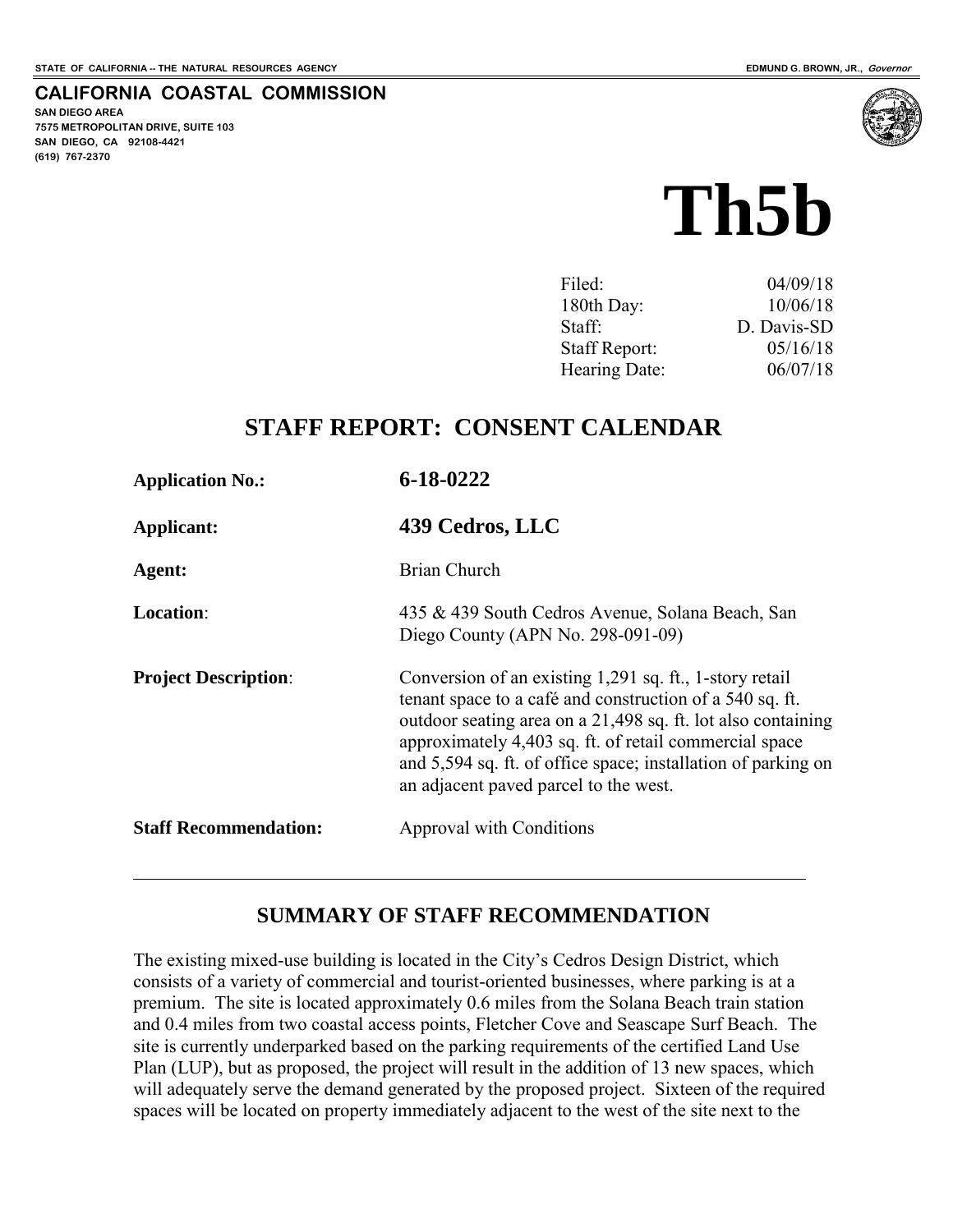railway leased from the North County Transit District (NCTD). The Commission has previously considered parking adjacent to the railway as a potential source of public parking. The site is adjacent to a public pedestrian walkway crossing the railroad tracks and leading to a bikeway/linear park. However, there are several public parking lots and street parking available directly adjacent east to much of Solana Beach's shoreline that provide beach parking, and the linear park, while an important amenity, is not a destination point that is likely to generate a significant demand for public parking in this area. Thus, no impacts to public access or recreation are anticipated.

To ensure the project is constructed consistent with the preliminary plans, **Special Condition #1** requires submittal of stamped final plans in substantial conformance with preliminary plans. **Special Condition #3** requires the submittal of a comprehensive sign program documenting that monument signs will not exceed a height of eight feet consistent with the LUP requirements for visual quality. **Special Condition #2** requires submittal of stamped final landscaping plans, utilizing only drought-tolerant and non-invasive species in the planting palette, and **Special Condition #4** that requires the implementation of postconstruction water quality measures. Therefore, as conditioned, the project will be consistent with the public access, visual resource, and water quality protection policies of Chapter 3 of the Coastal Act, and no impacts to coastal resources are anticipated.

Commission staff recommends **approval of** coastal development permit application 6-18- 0222, as conditioned.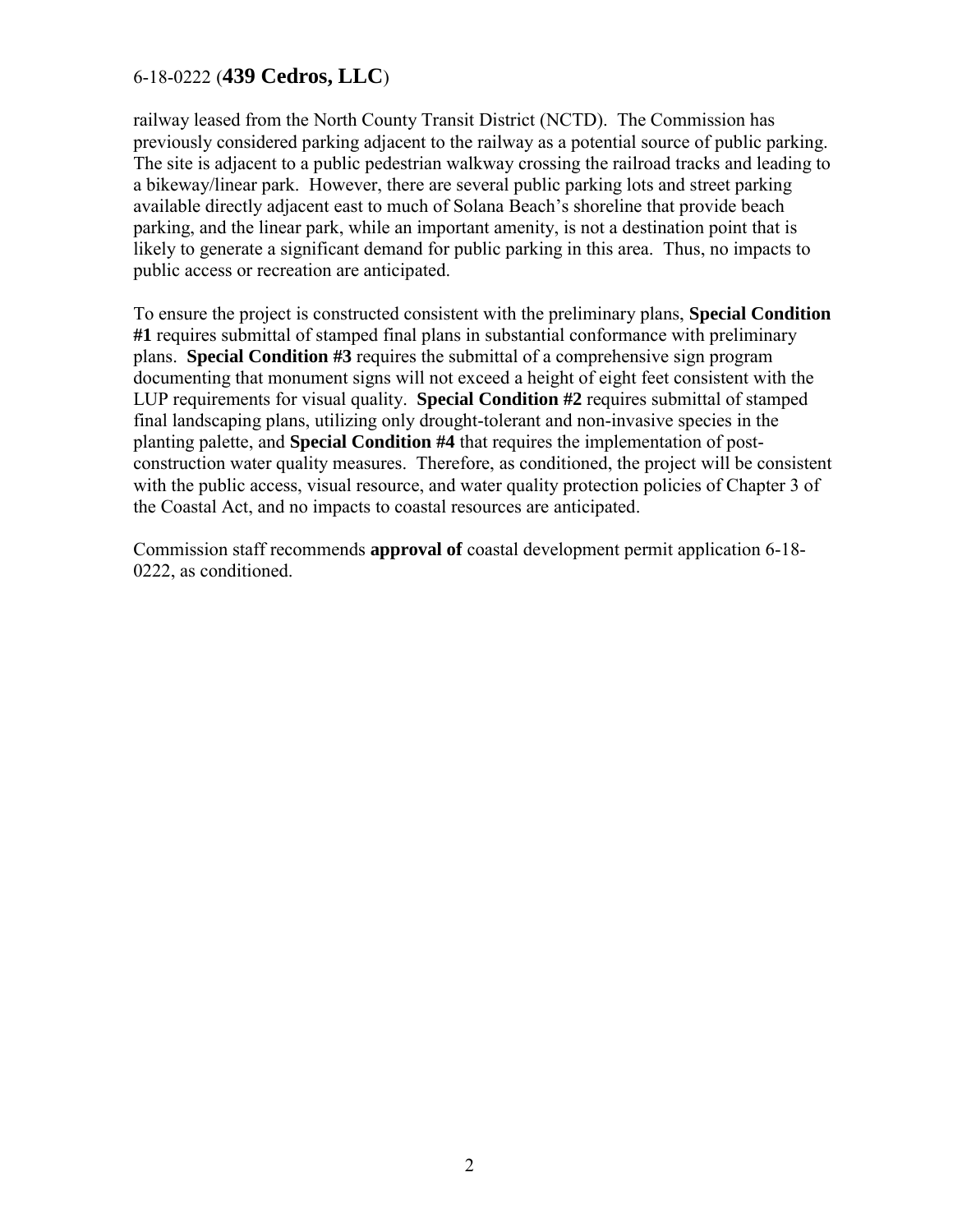# **TABLE OF CONTENTS**

| $\mathsf{A}$    |  |
|-----------------|--|
| <sub>B</sub>    |  |
| $\mathcal{C}$ . |  |
| D               |  |
| Е.              |  |
| F.              |  |

# **APPENDICES**

Appendix A – Substantive File Documents

# **EXHIBITS**

 $\frac{Exhibit 1 - Vicinity Map}{Exhibit 2 - Site Plan}$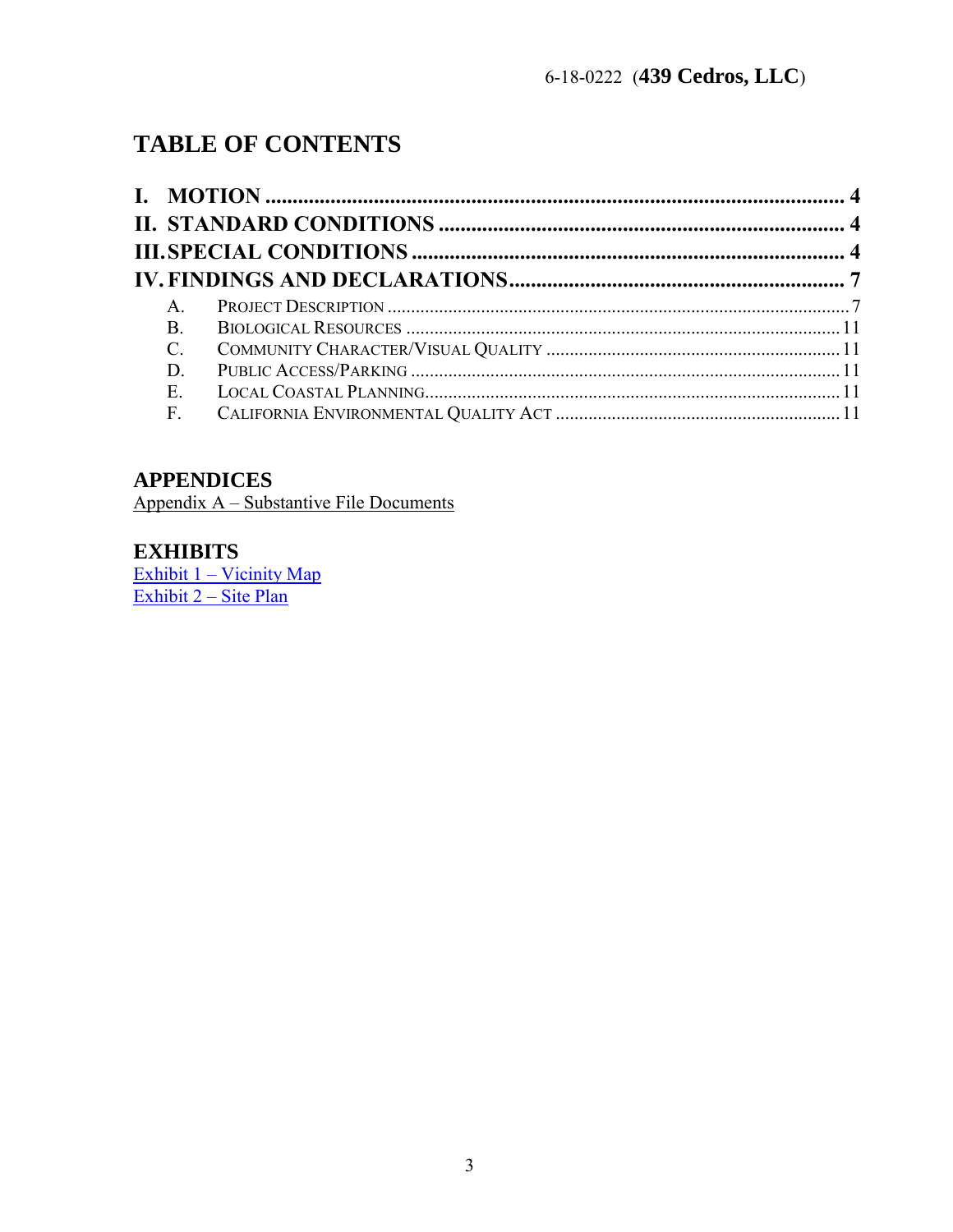# <span id="page-3-0"></span>**I. MOTION**

#### **Motion:**

*I move that the Commission approve the coastal development permit applications included on the consent calendar in accordance with the staff recommendations.* 

Staff recommends a **YES** vote. Passage of this motion will result in approval of all the permits included on the consent calendar. The motion passes only by affirmative vote of a majority of the Commissioners present.

# <span id="page-3-1"></span>**II. STANDARD CONDITIONS**

This permit is granted subject to the following standard conditions:

- 1. **Notice of Receipt and Acknowledgment**. The permit is not valid and development shall not commence until a copy of the permit, signed by the permittee or authorized agent, acknowledging receipt of the permit and acceptance of the terms and conditions, is returned to the Commission office.
- 2. **Expiration.** If development has not commenced, the permit will expire two years from the date on which the Commission voted on the application. Development shall be pursued in a diligent manner and completed in a reasonable period of time. Application for extension of the permit must be made prior to the expiration date.
- 3. **Interpretation.** Any questions of intent of interpretation of any condition will be resolved by the Executive Director or the Commission.
- 4. **Assignment.** The permit may be assigned to any qualified person, provided assignee files with the Commission an affidavit accepting all terms and conditions of the permit.
- 5. **Terms and Conditions Run with the Land.** These terms and conditions shall be perpetual, and it is the intention of the Commission and the permittee to bind all future owners and possessors of the subject property to the terms and conditions.

# <span id="page-3-2"></span>**III. SPECIAL CONDITIONS**

This permit is granted subject to the following special conditions:

- 1. **Final Plans.** 
	- (a) **PRIOR TO THE ISSUANCE OF THE COASTAL DEVELOPMENT PERMIT**, the applicant shall submit, for the review and written approval of the Executive Director, final site and development plans. Said plans shall be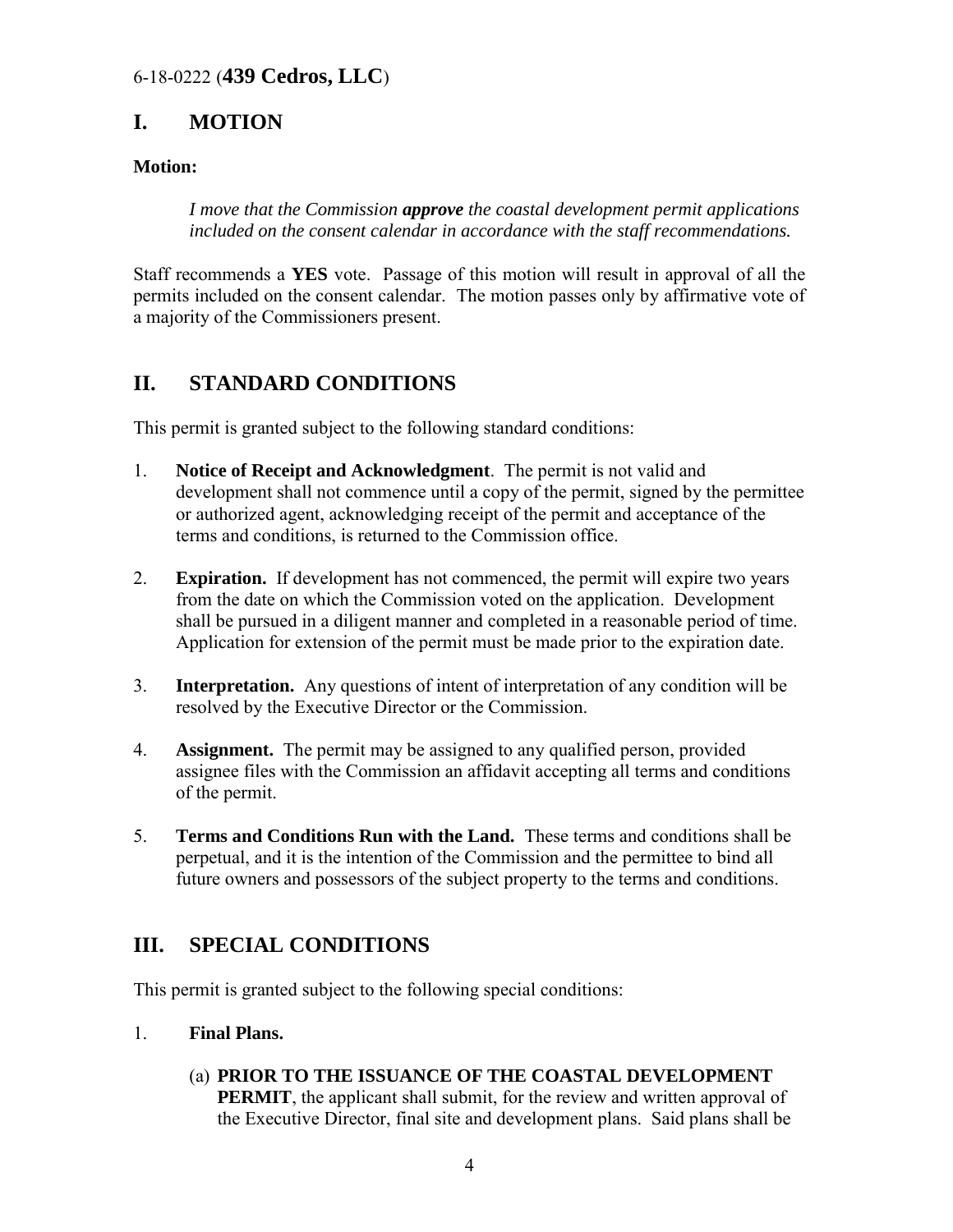stamped-approved by the City of Solana Beach and be in substantial conformance with the plans prepared by Brian Church dated 03/26/18.

(b) The permittee shall undertake development in conformance with the approved final plans unless the Commission amends this permit or the Executive Director determines that no amendment is legally required for any proposed minor deviations.

#### 2. **Final Landscaping Plan.**

- (a) **PRIOR TO THE ISSUANCE OF THE COASTAL DEVELOPMENT PERMIT**, the applicant shall submit to the Executive Director for review and written approval final landscape plans. Said plans shall first be stamped approved by the City of Solana Beach and be in substantial conformance with the revised landscape plans prepared by Brian Church dated 04/30/18 and shall include the following:
	- i. Plans shall indicate the type, size, extent and location of all plant materials, the proposed irrigation system and other landscape features.
	- ii. All landscaping shall be drought tolerant and native or non-invasive plant species. No plant species listed as problematic and/or invasive by the California Native Plant Society, the California Exotic Pest Plant Council, or identified from time to time by the State of California shall be employed or allowed to naturalize or persist on the site. No plant species listed as "noxious weed" by the State of California or the U.S. Federal Government shall be utilized within the property. If using potable water for irrigation, the project shall use water-conserving emitters (e.g. microspray) and drip irrigation. Use of weather-based irrigation controllers and reclaimed water for irrigation is encouraged.
- (b) The permittee shall undertake development in conformance with the approved final plans unless the Commission amends this permit or the Executive Director determines that no amendment is legally required for any proposed minor deviations.
- 3. **Sign Program. PRIOR TO THE ISSUANCE OF THE COASTAL DEVELOPMENT PERMIT**, the applicant shall submit a comprehensive sign program for all proposed signage documenting that only monument signs, not to exceed eight feet in height, or façade signs are proposed. No tall, free-standing pole or roof signs shall be allowed. Said plans shall be subject to the review and written approval of the Executive Director, and signs shall subsequently be installed consistent with the approved plans.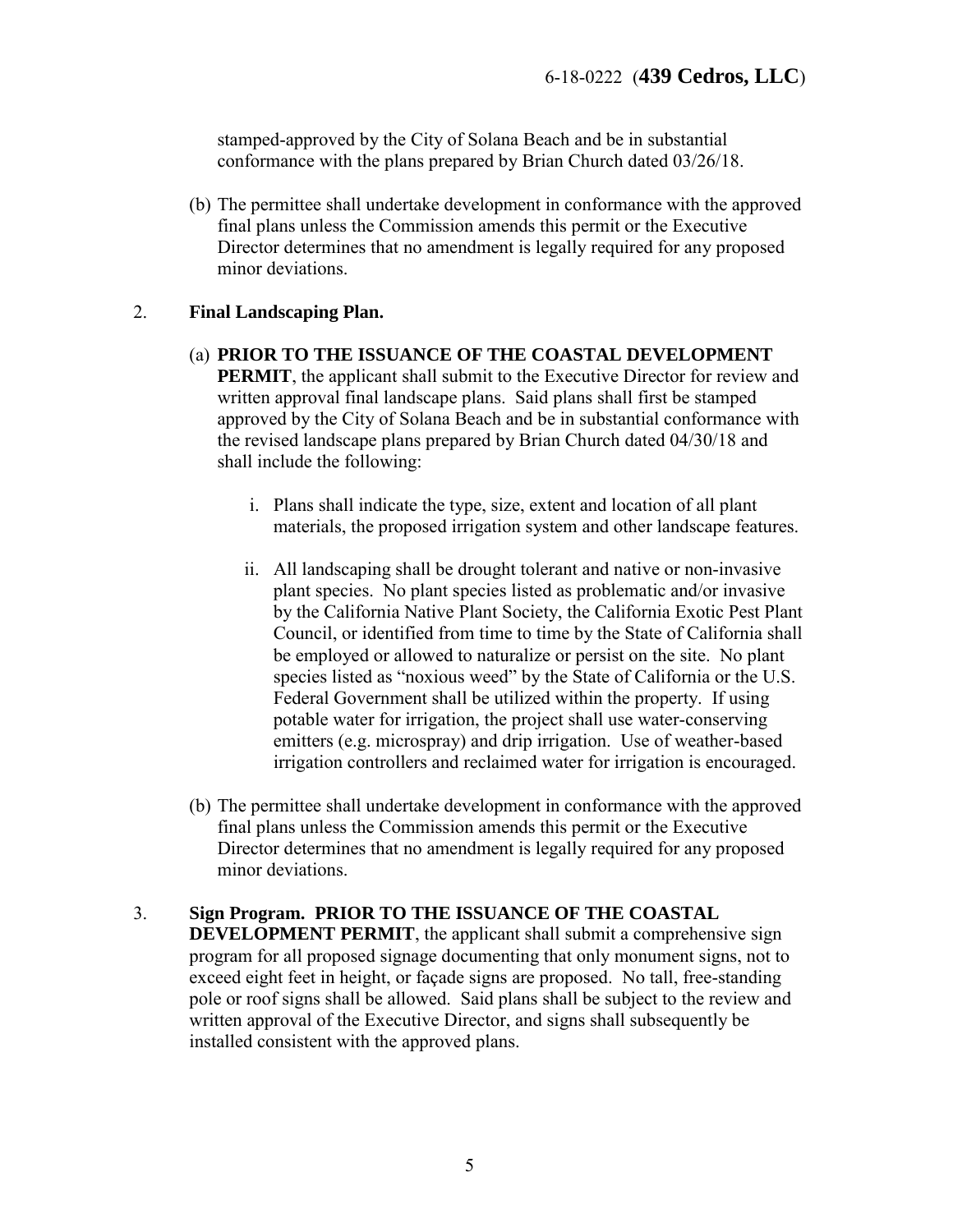#### 4. **Post Development Runoff Plan (PDRP).**

#### (a) **PRIOR TO ISSUANCE OF THE COASTAL DEVELOPMENT**

**PERMIT**, the applicants shall submit for the review and written approval of the Executive Director a Post-Development Runoff Plan which includes a map, drawn to scale, showing the property boundaries, building footprint, runoff flow directions, relevant drainage and water quality features, impervious surfaces, permeable pavements, and landscaped areas. The PDRP shall demonstrate that the project:

- i. Minimizes disturbance of coastal waters and natural drainage features; minimizes removal of native vegetation; and avoids, to the extent feasible, covering or compaction of highly permeable soils.
- ii. Preferentially uses Low Impact Development (LID) techniques to retain and disperse runoff on site.
- iii. Uses infiltration to the greatest extent feasible to retain runoff; minimize the addition of impervious surfaces; disconnect impervious surfaces from the storm drain system by interposing strategicallylocated pervious areas. Where infiltration is not appropriate or feasible, uses alternative BMPs to minimize changes in the runoff flow regime (e.g., direct roof runoff into rain barrels or cisterns for later use, evaporate roof runoff, employ a green roof, construct a rain garden, and/or plant trees).
- iv. Unless specifically prohibited by conditions as documented in a detailed site analysis certified by a licensed engineer, runoff from the development, up to and including the 85th percentile, 24-hour runoff event, shall be infiltrated on-site.
- v. Minimizes pollutants associated with landscaping and building materials.
- vi. Directs drainage from all parking areas and driveways, roofs, walkways, patios, and other impervious surfaces to, in order of priority, a) landscaped areas or open spaces capable of infiltration, b) earthen-based infiltration BMPs, c) flow-through biofiltration BMPs designed to treat, at a minimum, twice the 85th percentile one-hour storm event volume, accompanied by supporting calculations, d) proprietary filtration systems designed to treat, at a minimum, twice the 85th percentile one-hour storm event volume, accompanied by supporting calculations and product documentation.
- vii. Conveys excess runoff off-site in a non-erosive manner.
- viii. Where flow-through BMPs are used, includes supporting calculations and product documentation.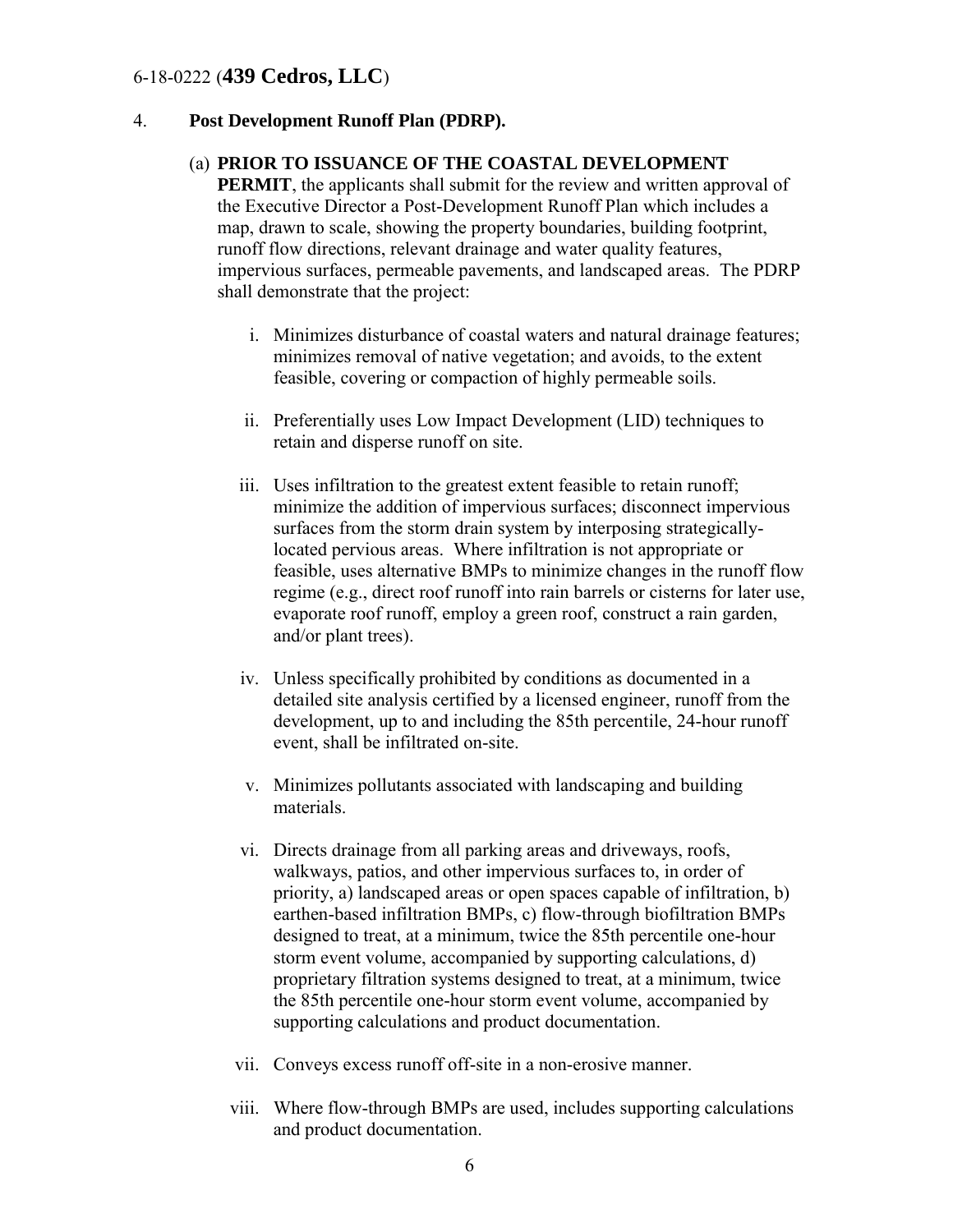- ix. Includes all maintenance and operating procedures that will be conducted to keep the water quality provisions effective for the life of the development.
- (b) The permittee shall undertake development in conformance with the approved PDRP unless the Commission amends this permit or the Executive Director determines that no amendment is legally required for any proposed minor deviations.
- 5. **Future Development.** This permit is for the conversion of an existing 1,291 sq. ft., 1-story retail tenant space to a café, construction of a 540 sq. ft. outdoor seating area, and installation of a parking lot on a site containing approximately 4,403 sq. ft. of retail commercial space and 5,594 sq. ft. of office space. All other development proposals for the site including conversion of the retail commercial, office, or café uses to other uses, or the construction of additional floor area, shall require review and approval by the Coastal Commission under an amendment to this permit. Future development or conversion of the parking lot would also require a separate coastal development permit or amendment by the Coastal Commission or its successor in interest.

# <span id="page-6-0"></span>**IV. FINDINGS AND DECLARATIONS**

#### <span id="page-6-1"></span>**A. PROJECT DESCRIPTION**

The proposed project involves the conversion of an existing 1,291 square foot, 1-story, commercial retail suite inside of a 3,744 square foot, mixed-use building, to a café. The project also includes construction of a 540 square foot outdoor seating area to accompany the café in a portion of the existing parking lot fronting the building.

The subject site is a fully developed lot located on the west side of South Cedros Avenue, approximately 2,000 feet south of Lomas Santa Fe Drive, in the City of Solana Beach. The 21,598 square foot lot contains a second mixed-use building north of the subject building. In total, the uses on the lot currently consist of approximately 4,403 square feet of retail commercial and 5,594 square feet of office.

The site currently contains 11 off-street diagonal parking spaces located on the street side of the buildings. There is a 16-foot wide public road easement along the South Cedros Avenue property frontage. The City is requiring the applicant to dedicate the easternmost 6 feet of this easement to the City as public right-of-way, which will incorporate the existing sidewalk into the public ROW. As a result of this dedication, as well as adjustments to the driveways providing access to the site, the parking area in front of the buildings will be restriped to provide 6 spaces. Another 2 spaces will be located on-site behind the buildings for a total of 8 on-site spaces. The remaining 10 feet of the road easement, including the 5 parking spaces and a portion of the outdoor seating area, will be subject to an Encroachment Maintenance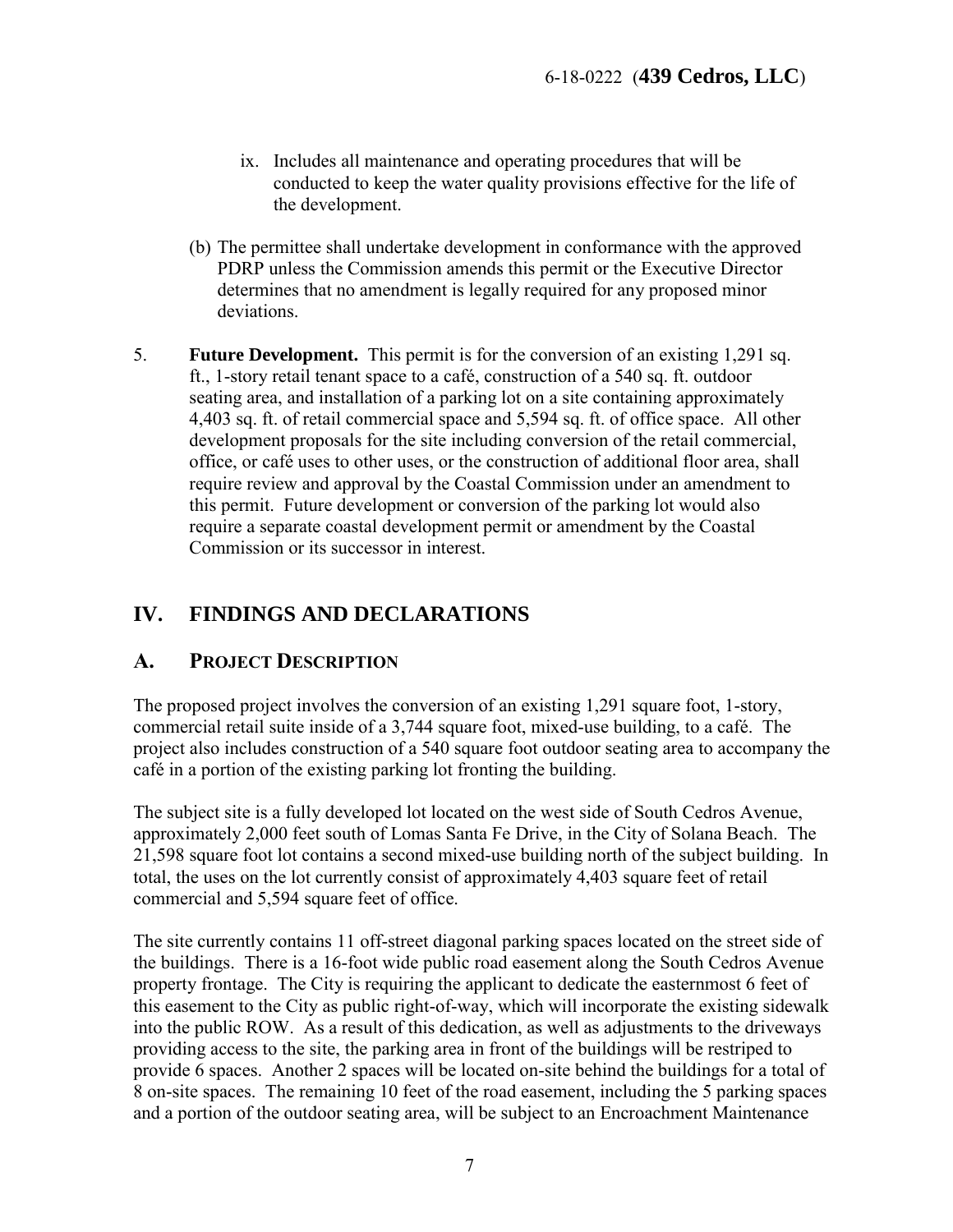Removal Agreement (EMRA) with the City. The EMRA will allow the applicant to continue to use the 10 feet of the road easement with the understanding that the City could reclaim this space if needed for public improvements in the future. The applicant also proposes to install a bicycle rack and a five-foot-high monument sign in this area that would also be subject to the EMRA.

The area between the buildings and the railroad tracks west of the lot has historically been leased by the property owners of the subject site for informal employee parking and loading and storage. The applicant is proposing to stripe the 8,101 square foot area leased from NCTD to provide an additional 16 parking spaces for the new café. Thus, in total, 24 spaces are proposed to serve the project.

The project also includes restriping the existing public street parking spaces in front of the site from 11 spaces to 13 spaces. New landscaping and hardscape improvements are also proposed. An existing fence that runs along the western boundary of the leased area will remain.

The site is located within the Cedros Design District, which consists of a variety of commercial and tourist-oriented businesses. Many of the buildings are relatively old and were constructed at a time when off-street parking was not required to be provided in conjunction with new development or was approved with less restrictive parking requirements than utilized today. Thus, many of the businesses are deficient in parking and off-street spaces are at a premium in the area. Because inadequate parking and congestion can interfere with public access opportunities, the provision of adequate offstreet parking or substitute public transportation is critical for commercial, recreational and residential development near coastal access points.

The site is zoned Special Commercial in the certified LUP and in the Highway 101 Corridor Specific Plan, which allows commercial, retail, and residential uses. Under the certified LUP, the existing uses on the lot would require a total of 33 parking spaces, or 22 more than the 11 currently provided. LUP Policy 2.39 requires 1 off-street parking space for every 143 square feet of gross floor area for restaurants that are part of a mixeduse project within the Special Commercial zone. LUP Policy 2.38 allows outdoor seating to be excluded from the parking requirement if approved by the City Council. For the subject project, the City did not approve exempting the outdoor seating. Thus, after conversion of the subject leasehold to a café and construction of the outdoor seating, the entire site would require approximately 42 parking spaces, 18 more than the 24 proposed.

However, although not specifically addressed in the certified LUP, the City of Solana Beach's Municipal Code (Section 17.16.110) allows a change of use that requires more parking than the previous use if the full amount of required parking for the new use is provided. Similarly, the previously certified County of San Diego LCP, allows conversions of existing structures erected prior to May 10, 1985, with nonconforming parking levels to provide new parking to accommodate only the new development, without bringing the entire site up to compliance. The Commission has accepted this as an approach in Solana Beach in past permits (ref. CDP#s; 6-01-039; 6-99-079; 6-97-147; 6-97-140; 6-97-079; 6-96-27-Al). As approved by the City, the proposed project would require the provision of 9 spaces for the indoor portion of the restaurant and 4 spaces for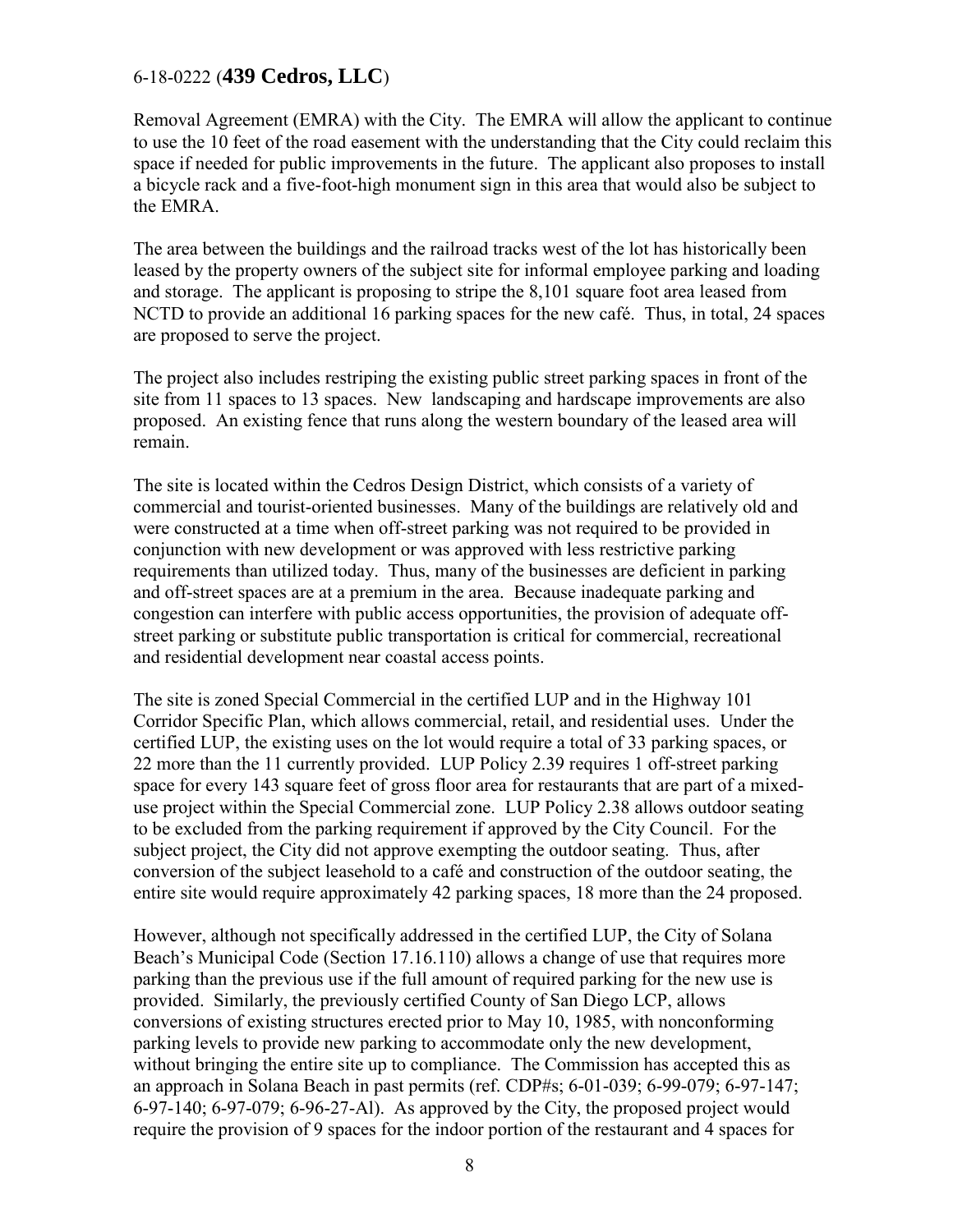the outdoor seating in addition to the 11 existing spaces. Thus, the 24 spaces proposed should ensure that the project will not increase the on-site deficiency in parking causing a "spill-over" impact onto surrounding streets and/or public parking reservoirs.

As noted, 13 of the required parking spaces will be located on a leased area from NCTD, not on the site itself. The Commission has previously raised concerns regarding the use of the area adjacent to the railroad tracks to serve the demand for private parking (CDP#s 6-96-27- A1). The railroad ROW area in Solana Beach and other coastal communities has the potential to serve as a reservoir for public beach parking. Although there is no direct, nearby access to the beach from the project location, the site is immediately south of a pedestrian bridge that provides access across the below-grade railroad tracks to a landscaped walkway/bikepath, and leasing the ROW for the required parking of a private development precludes the possibility that this area could be used for public recreational parking.

However, the leased NCTD property in this area is not likely to ever serve as a potential reservoir of public recreational or beach parking for several reasons. Solana Beach has several public parking reservoirs available directly adjacent east to much of Solana Beach's shoreline. These reservoirs include Fletcher Cove Park, Plaza Street North and South Parking Lots, and street parking along every public street from Cedros Avenue, west to the ocean. Thus, there are many public parking reservoirs located much closer to the shoreline providing convenient access to the beach when compared to the leased NCTD property.

The pedestrian bridge immediately north of the project site provides access to the linear park, located west of the NCTD railway, which is an approximately 1.5-mile landscaped multipurpose pathway. The area for the park is composed of the western edge of the railroad ROW that was offered to the City of Solana Beach to create the linear park after the grade separation of the subject railway was approved by the Commission in 1995 (CDP No. 6-94- 207). Although the linear park is a popular and important amenity, it serves as more of a travel corridor along the eastern side of Highway 101 than it does a destination point. Thus, the linear park is unlikely to generate a need for public parking on the NCTD property.

The Commission recently approved the San Dieguito Double-Tracking and Bridge Replacement Project which will add a new second track west of the existing track in this area and construct a retaining wall east of the existing track (CC-0001-17). It is not expected to have any impact on the NCTD leasehold proposed for parking for the subject project and there is no need to reserve the area for future expansion of the railroad.

If the project site were closer to Lomas Santa Fe Drive or Via de la Valle, or the site was used for beach parking, the use of NCTD land for private parking could still potentially impact public recreation, and might not be appropriate. However, in this case, adequate parking to serve the proposed use is being provided, and as a result of the revisions to the driveways, 2 new public street parking spaces will be created.

The City approval requires that any off-site parking arrangement is secured through a lease agreement between the applicant and the owner of the off-site lot. The lease with NCTD was originally entered into by the prior business owner of the subject property and was amended on June 24, 2016, to allow the assignment of the lease to the applicant. The lease will expire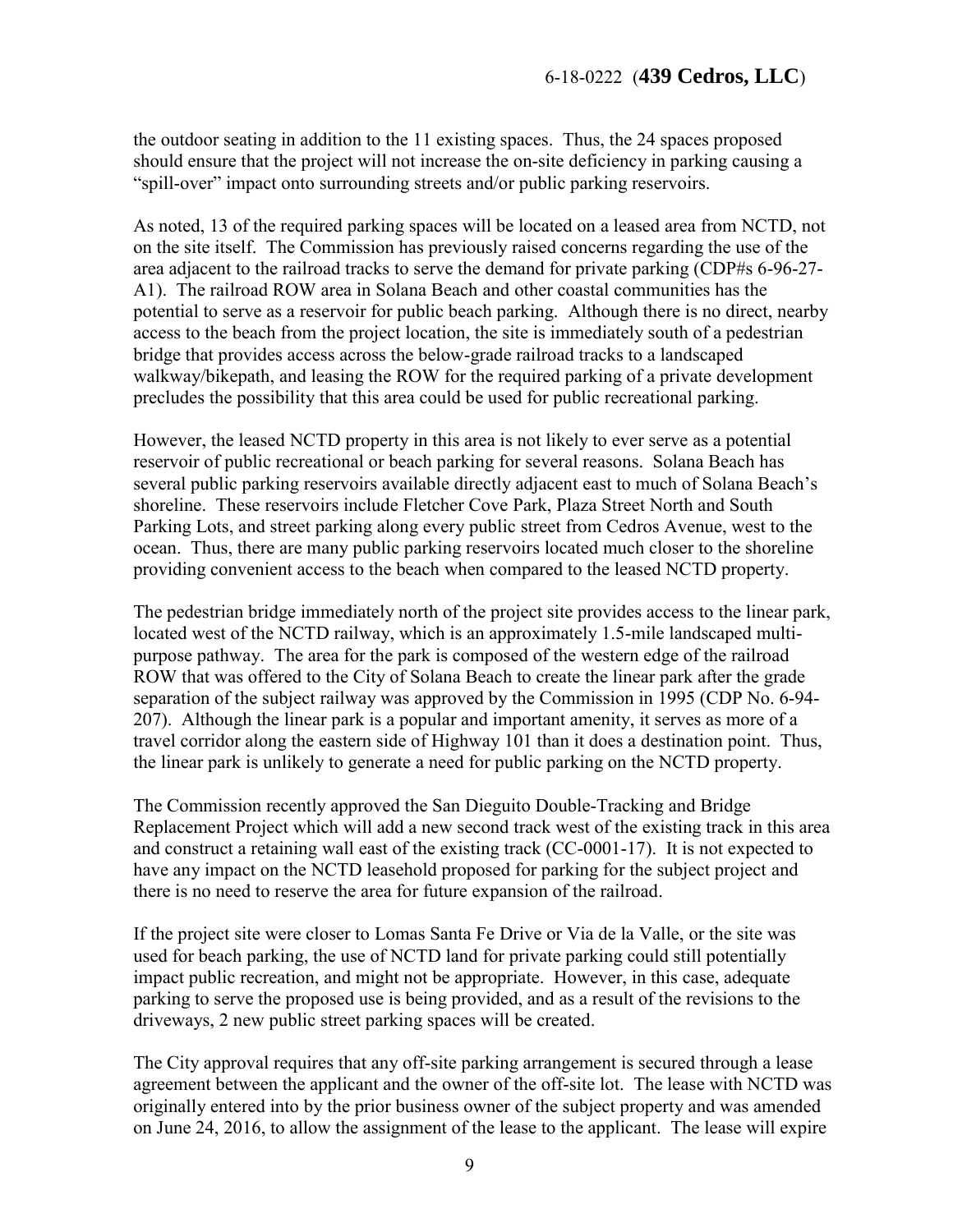on June 30, 2051. The Commission has not previously required a deed restriction to secure offsite parking spaces in the NCTD right-of-way. Although technically off-site parking, the parking is immediately adjacent to the subject site and has been secured for the long-term. Policy 2.39 of the LUP allows offsite parking arrangements when secured by 30-year lease, and the subject property is consistent with this requirement. The Commission has reviewed a number of projects for new construction or redevelopment in the City's Design District (CDP Nos. 6-98-17; 6-97-147; 6-97-002; 6-96-27-A1; 6-94-184) and has approved both on and offsite parking arrangements using the City's parking standards.

Therefore, no impacts to public beach parking or public recreation are expected to result from the project or the use of the NCTD area to meet the project parking demand. **Special Condition #1** requires the applicant to submit final plans in substantial conformance with preliminary plans showing the proposed new café and parking improvements.

The existing site is fully developed and the proposed project will not increase the amount of impervious surface on the site. However, runoff from parking lots can be a major contributor of non-point source pollution in stormwater which ultimately is disposed into coastal waters. **Special Condition #4** requires the applicant to submit a Post-Development Runoff Plan implementing BMPs to reduce runoff from the various impervious surfaces. The Commission's water quality staff have reviewed the project and determined that, as conditioned, implementation of the project would not result in adverse water quality impacts.

In past Commission actions on commercial development in the Cedros Design District, the Commission has regulated the height and amount of signage because of the potential for adverse impacts on the scenic quality of the area. The City's certified LUP contains Policy 6.28 which states that permitted monument signs shall not exceed eight feet in height and free-standing pole or roof signs are prohibited. The applicant is proposing a monument sign that is five feet in height along with three signs attached to the façade of the building. As proposed, no adverse impacts are anticipated from the signage; however, to assure there is no deviation from the size and/or height of the proposed signage, **Special Condition #3** requires the submittal of a sign plan documenting that only monument signs not exceeding eight feet in height or façade signs will be installed.

The project includes the installation of new landscaping includes trees adjacent to the outdoor seating area and on the western boundary of the parcel leased from NCTD. To ensure the visual resources of the area are protected, **Special Condition #2** requires submission of a final landscaping plan and implementation of the proposed landscaping. Therefore, as conditioned, the project will not have adverse impacts on scenic coastal resources.

While the City of Solana Beach has a certified LUP, the City's Local Coastal Plan (LCP) is not certified because the City has not yet completed, nor has the Commission reviewed, and implementing ordinances. Thus, the standard of review for the proposed development is the Chapter 3 policies of the Coastal Act.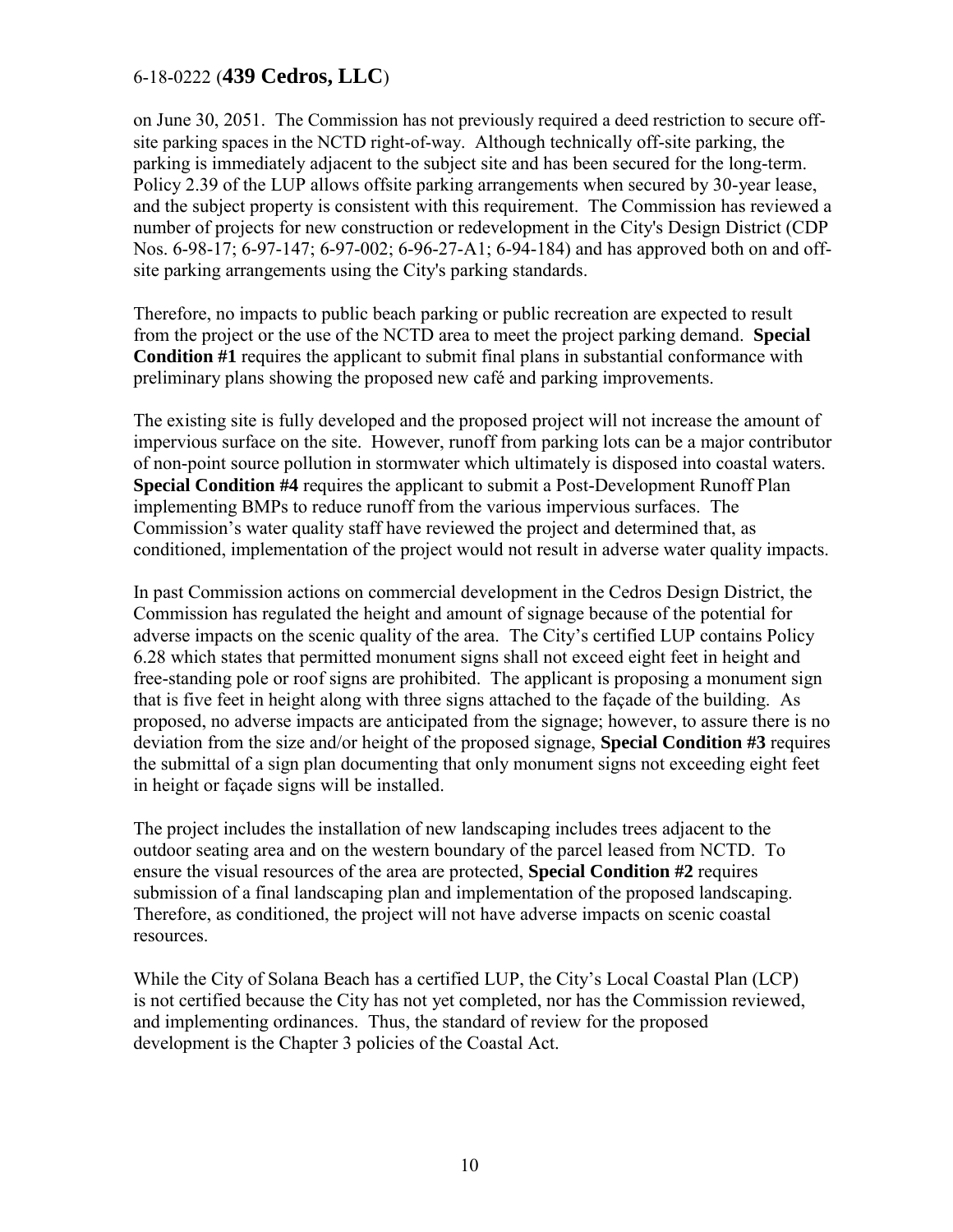# <span id="page-10-0"></span>**B. BIOLOGICAL RESOURCES**

Coastal Act policies 30240 and 30251 restrict the alteration of natural landforms and protect sensitive habitats. Section 30231 of the Coastal Act requires that coastal waters are protected and runoff minimized.

The proposed development will not have an adverse impact on any sensitive habitat, and, as conditioned, will not result in erosion or adverse impacts to water quality, as adequate drainage controls will be provided. Thus, the project is consistent with the resource protection policies of Chapter 3 of the Coastal Act.

# <span id="page-10-1"></span>**C. COMMUNITY CHARACTER/VISUAL QUALITY**

The development is located within an existing developed area and, as conditioned, will be compatible with the character and scale of the surrounding area. Therefore, the Commission finds that the development, as conditioned, conforms to Section 30251 of the Coastal Act.

# <span id="page-10-2"></span>**D. PUBLIC ACCESS/PARKING**

As conditioned, the proposed development will not have an adverse impact on public access to the coast or to nearby recreational facilities. As conditioned, the proposed development conforms to Sections 30210 through 30214, Sections 30220 through 30224, Section 30252 and Section 30604(c) of the Coastal Act.

# <span id="page-10-3"></span>**E. LOCAL COASTAL PLANNING**

The City of Solana Beach does not have a certified LCP at this time. The Commission approved and certified the City's LUP in March 2012. However, at this time, the City's IP has not been certified. Thus, the Coastal Commission retains permit jurisdiction in this community and Chapter 3 of the Coastal Act remains the legal standard of review. As conditioned, the proposed development is consistent with Chapter 3 of the Coastal Act. Approval of the project, as conditioned, will not prejudice the ability of the local government to prepare a Local Coastal Program that is in conformity with the provisions of Chapter 3.

# <span id="page-10-4"></span>**F. CALIFORNIA ENVIRONMENTAL QUALITY ACT**

The City of Solana Beach found this infill development project to be exempt from CEQA (Section 15303). There are no feasible alternatives or feasible mitigation measures available which would substantially lessen any significant adverse effect which the activity may have on the environment. Therefore, the Commission finds that the proposed project is the least environmentally damaging feasible alternative and is consistent with the requirements of the Coastal Act to conform to CEQA.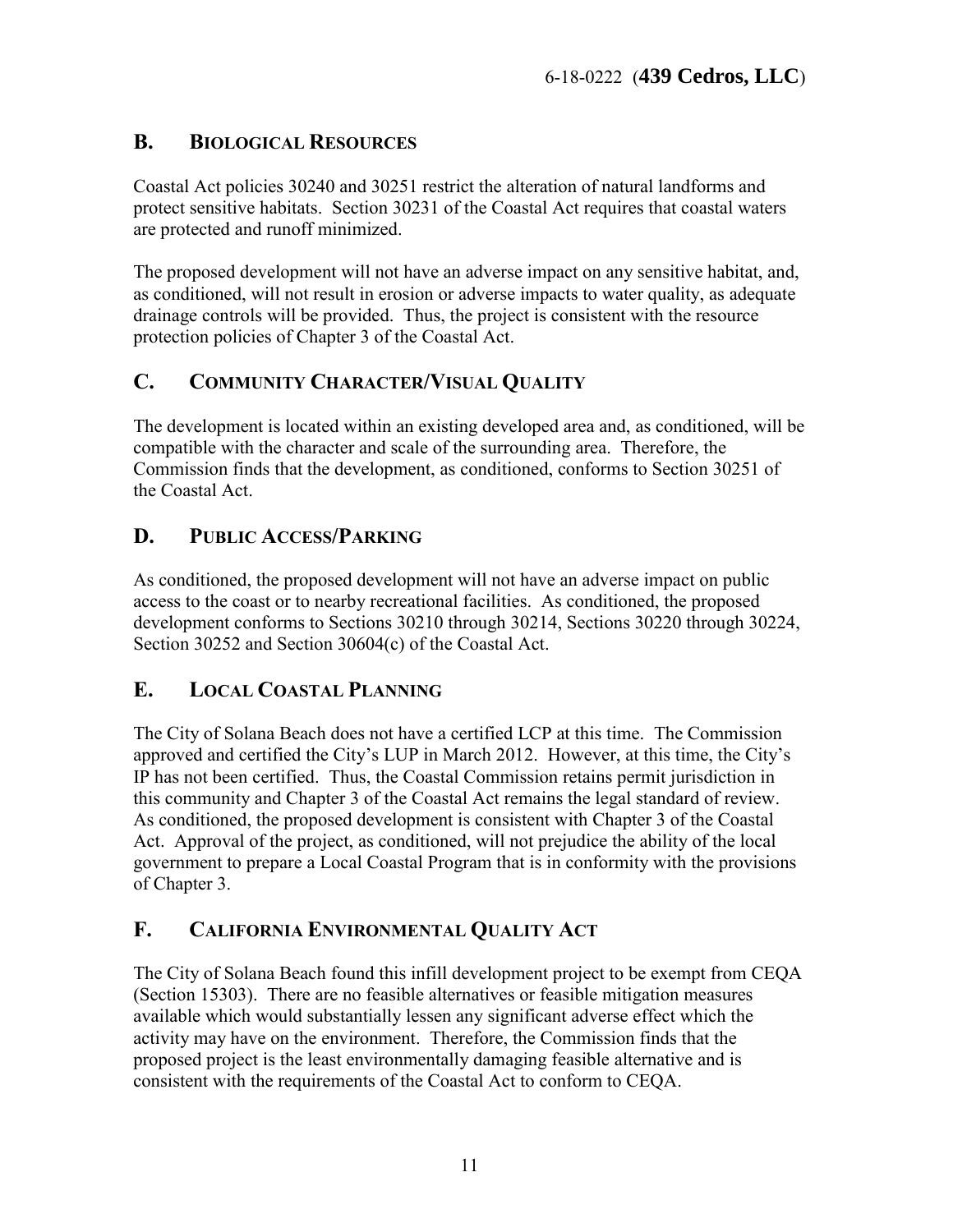(G:\Reports\2018\6-18-0222 439 South Cedros Cafe stf rpt.docx)